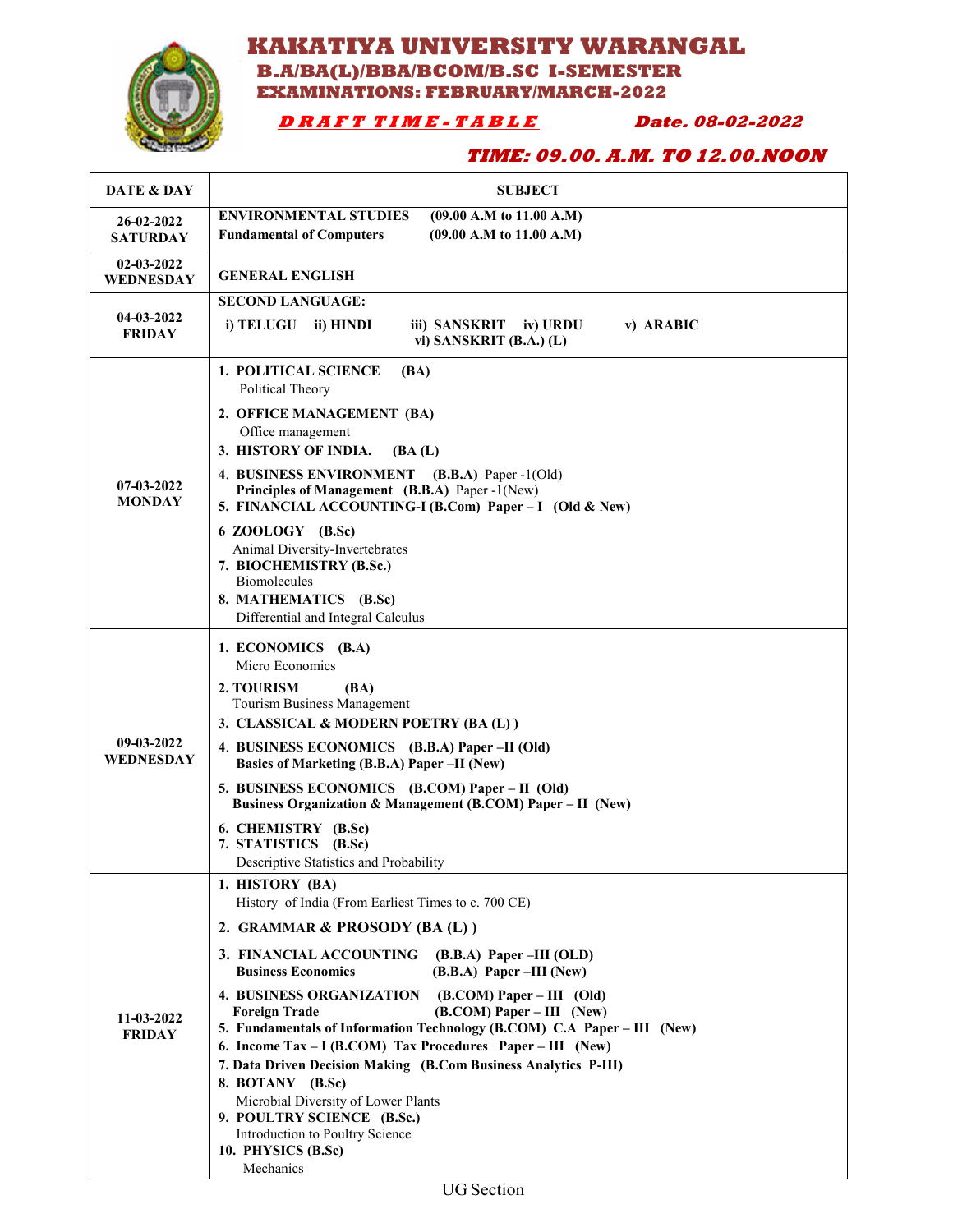| 14-03-2022                    | 1. PUBLIC ADMINISTRATION (BA)<br>Basics of Public Administration                                                                                                                                                                                                                                                                                                                                                                               |
|-------------------------------|------------------------------------------------------------------------------------------------------------------------------------------------------------------------------------------------------------------------------------------------------------------------------------------------------------------------------------------------------------------------------------------------------------------------------------------------|
|                               | 2. INFORMATION TECHNOLOGY (B.B.A) Paper – IV (Old)                                                                                                                                                                                                                                                                                                                                                                                             |
|                               | 3. INFORMATION TECHNOLOGY (B.COM) (Reg. & Comp.) Paper –IV(Old)                                                                                                                                                                                                                                                                                                                                                                                |
|                               | 4. COMPUTER SCIENCE (B.Sc)<br>Programming in C                                                                                                                                                                                                                                                                                                                                                                                                 |
| <b>MONDAY</b>                 | 5. DATA SCIENCE (B.Sc)                                                                                                                                                                                                                                                                                                                                                                                                                         |
|                               | Fundamentals Of Information Technology                                                                                                                                                                                                                                                                                                                                                                                                         |
|                               | 6. BIOTECHNOLOGY (B.Sc.)<br>Cell Biology & Genetics                                                                                                                                                                                                                                                                                                                                                                                            |
|                               | 7 SERICULTURE (B.Sc)<br>General Sericulture                                                                                                                                                                                                                                                                                                                                                                                                    |
| 16-03-2022<br>WEDNESDAY       | 1. MODERN LANGUAGE (B.A.)<br>i) Telugu ii) English<br>2. JOURNALISM & MASS COMMUNICATIONS (BA)<br>Introduction To Mass Communication & Journalism                                                                                                                                                                                                                                                                                              |
|                               | 3. GEOGRAPHY<br>Elements of Geomorphology<br>4. COMPUTER APPLICATIONS (Common for B.A. & B.Sc. Biology)<br>Programming in C                                                                                                                                                                                                                                                                                                                    |
|                               | 5. ELECTRONICS (B.Sc.)<br>Circuit Analysis<br>6. GEOLOGY (B.Sc)<br><b>Physical Geology, Crystallography</b><br>7. MICROBIOLOGY (B.Sc)<br>Introductory Microbiology                                                                                                                                                                                                                                                                             |
|                               | 8. INDUSTRIAL MICRO-BIOLOGY (B.Sc)<br>Fundamentals of Industrial Microbiology                                                                                                                                                                                                                                                                                                                                                                  |
| 19-03-2022<br><b>SATURDAY</b> | 1. SOCIOLOGY (BA)<br>Fundamentals of Sociology<br>2. HUMAN RESOURCE MANAGEMENT (BA)<br>Management<br>3. PSYCHOLOGY (General Psychology)<br>4. NUTRITION & DIETETICS<br>Introduction to Nutrition & Dietetics<br>5. CROP PRODUCTION (Fundamentals of Agronomy)<br>(Dairy Husbandry – I)<br><b>6. DAIRY SCIENCE</b><br>7. FOOD & NUTRITION<br>Introduction to Food & Nutrition<br>8. FOOD SCIECNE & QULITY CONTROL<br>Food Chemistry & Nutrition |

T  *DR. J. MADHUKAR DR. A. NARENDER*

*MADHUKAR PROF. P. MALLA REDDY*

 **ACOE ACOE Note:** 1) Any omission or clash in the Time Warangal immediately. **CONTROLLER OF EXAMINATIONS** or clash in the Time- Table may be intimated to the Controller of Examinations, K.U.,

Warangal immediately.<br>2) Candidates will not be allowed into examination hall after 9.00 AM.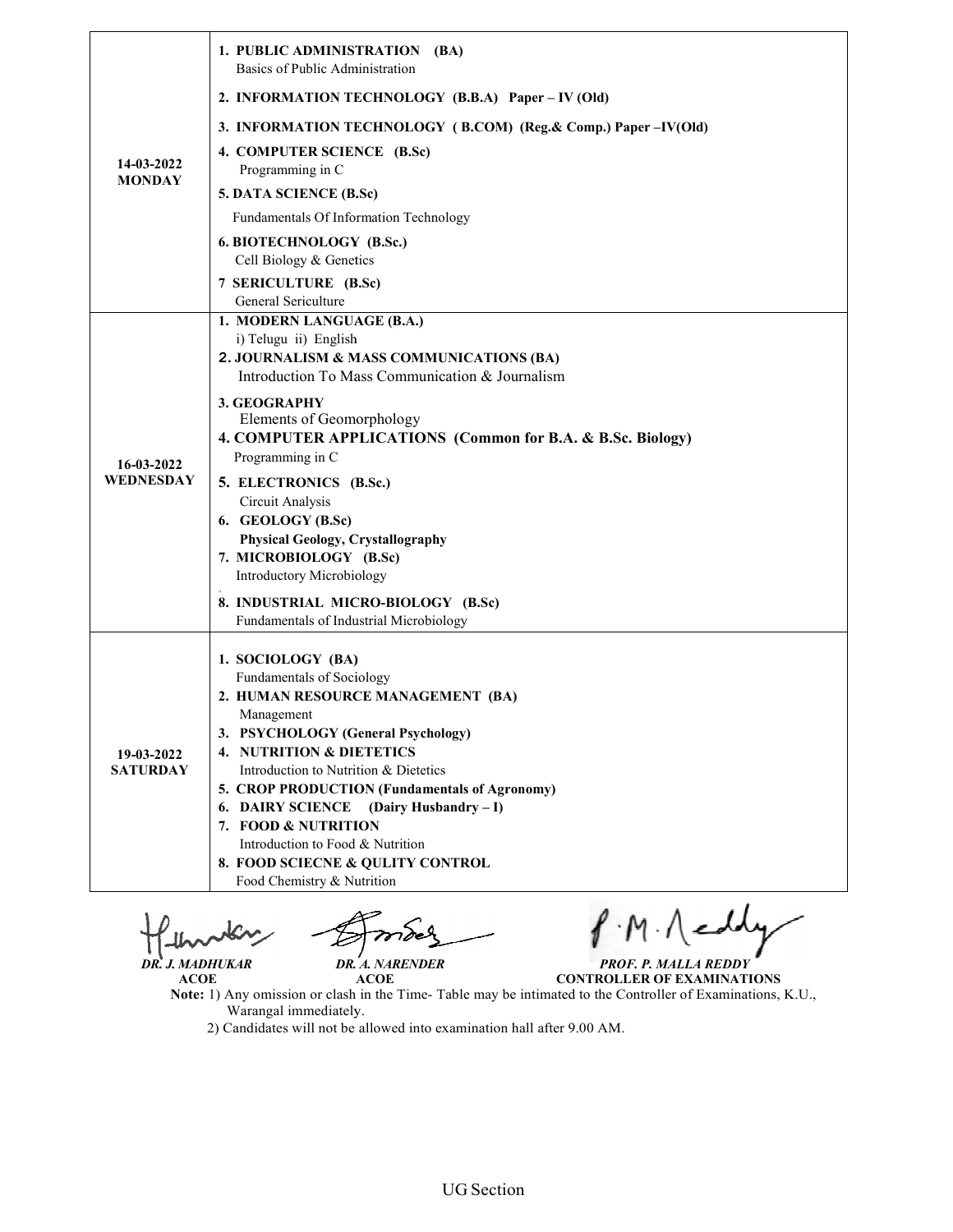**KAKATIYA UNIVERSITY WARANGAL**

 **B.A/BA(L)/BBA/BCOM/B.SC III-SEMESTER EXAMINATIONS: FEBRUARY/MARCH-2022** 

### **D R A F T T I M E - T A B L E Date. 08-02-2022**

### **TIME: 09.00. A.M. TO 12.00.NOON**

| <b>DATE &amp; DAY</b>         | <b>SUBJECT</b>                                                                                                                                                                                                                                                                                                                                                                                                                                                                                                                                                                                                                                                                                   |
|-------------------------------|--------------------------------------------------------------------------------------------------------------------------------------------------------------------------------------------------------------------------------------------------------------------------------------------------------------------------------------------------------------------------------------------------------------------------------------------------------------------------------------------------------------------------------------------------------------------------------------------------------------------------------------------------------------------------------------------------|
| 28-02-2022<br><b>MONDAY</b>   | SEC -I (09.00 A.M to 11.00 A.M)<br>1. COMMUNICATION SKILLS IN ENGLISH/ Communication Skills (BA, BA L) (BBA, BCOM)<br>(OLD)<br>2. COMPUTER BASICS AND AUTOMATION (B.Sc)<br>(OLD)<br>3. PROJECT PLANNING AND REPORT WRITING (BA/BA(L)) (New)<br>4. FUNDAMENTALS OF NANO TECHNOLOGY (B.Sc) (New)<br>5. (a) PRINCIPLES OF INSURANCE (B.COM)<br>(New)<br>(b) FOUNDATIONS OF DIGITAL MARKETING (B.Com)<br>(New)<br>(c) FUNDAMENTALS OF BUSINESS ANALYTICS (B.Com)<br>(New)<br>6. (a) PERSONALITY DEVELOPMENT - I (BBA)<br>(New)<br>(b) ADVANCED COMPUTER SKILLS (BBA)<br>(New)                                                                                                                        |
| 03-03-2022<br><b>THURSDAY</b> | $SEC - II (NEW) (09.00 A.M to 11.00 A.M)$<br>1. ENTREPRENEURSHIP DEVELOPMENT (B.A / BA (L))<br>2. BIO STATISTICS (B.Sc)<br>3. (a) PRACTICE OF LIFE INSURANCE (B.Com)<br>(b) WEB DESIGN AND ANALYTICS (B.Com)<br>(c) APPLICATION OF BUSINESS ANALYTICS (B.Com)<br>4. (a) BASIC QUALITY MANAGEMENT (BBA)<br>(b) BUSINESS POLICY AND STRATEGY (BBA)                                                                                                                                                                                                                                                                                                                                                 |
| 05-03-2022<br><b>SATURDAY</b> | <b>GENERAL ENGLISH (OLD)</b><br><b>GENERAL ENGLISH (NEW)</b>                                                                                                                                                                                                                                                                                                                                                                                                                                                                                                                                                                                                                                     |
| 08-03-2022<br><b>TUESDAY</b>  | <b>SECOND LANGUAGE</b><br>i) TELUGU (Old)<br>iii) HINDI (Old)<br>v) SANSKRIT (Old)<br>viii) URDU (Old)<br>$x)$ ARABIC (Old)<br>ii) TELUGU (New)<br>$ix)$ URDU (New)<br>xi) ARABIC (New)<br>iv) HINDI (New)<br>vi) SANSKRIT (New)<br>vii) SANSAKRIT (BA .L)                                                                                                                                                                                                                                                                                                                                                                                                                                       |
| 10-03-2022<br><b>THURSDAY</b> | 1. POLITICAL SCIENCE (BA)<br>i) Indian Govt. Politics (Basics of Indian Constitution & Citizenship) (Old) ii) Indian Political Though (New)<br>2. OFFICE MANAGEMENT<br>Secretarial practice<br>3. HISTORY OF TELUGU LITERATURE<br>(BA L)<br>4. FINANCIAL MANAGEMENT (BBA)<br>Paper $-I$ (Old)<br>5. HUMAN RESORCE MANAGEMENT (BBA) Paper – I (New)<br>6. ADVANCED ACCOUNTING (B.Com)<br>Paper – I (Old & New)<br>7. ZOOLOGY (B.Sc)<br>i) Animal Diversity - Vertebrates and Developmental Biology (Old)<br>ii) Animal Physiology and Animal Behaviour (New)<br>8. BIO-CHEMISTRY (B.Sc)<br>Intermediary Metabolism<br>9. MATHEMATICS (B.Sc)<br>(a) Real Analysis (Old)<br>(b) Real Analysis (New) |
| 12-03-2022<br><b>SATURDAY</b> | 1. ECONOMICS (BA)<br>i) Macro Economics (Old) ii) Statistics for Economics<br>(New)                                                                                                                                                                                                                                                                                                                                                                                                                                                                                                                                                                                                              |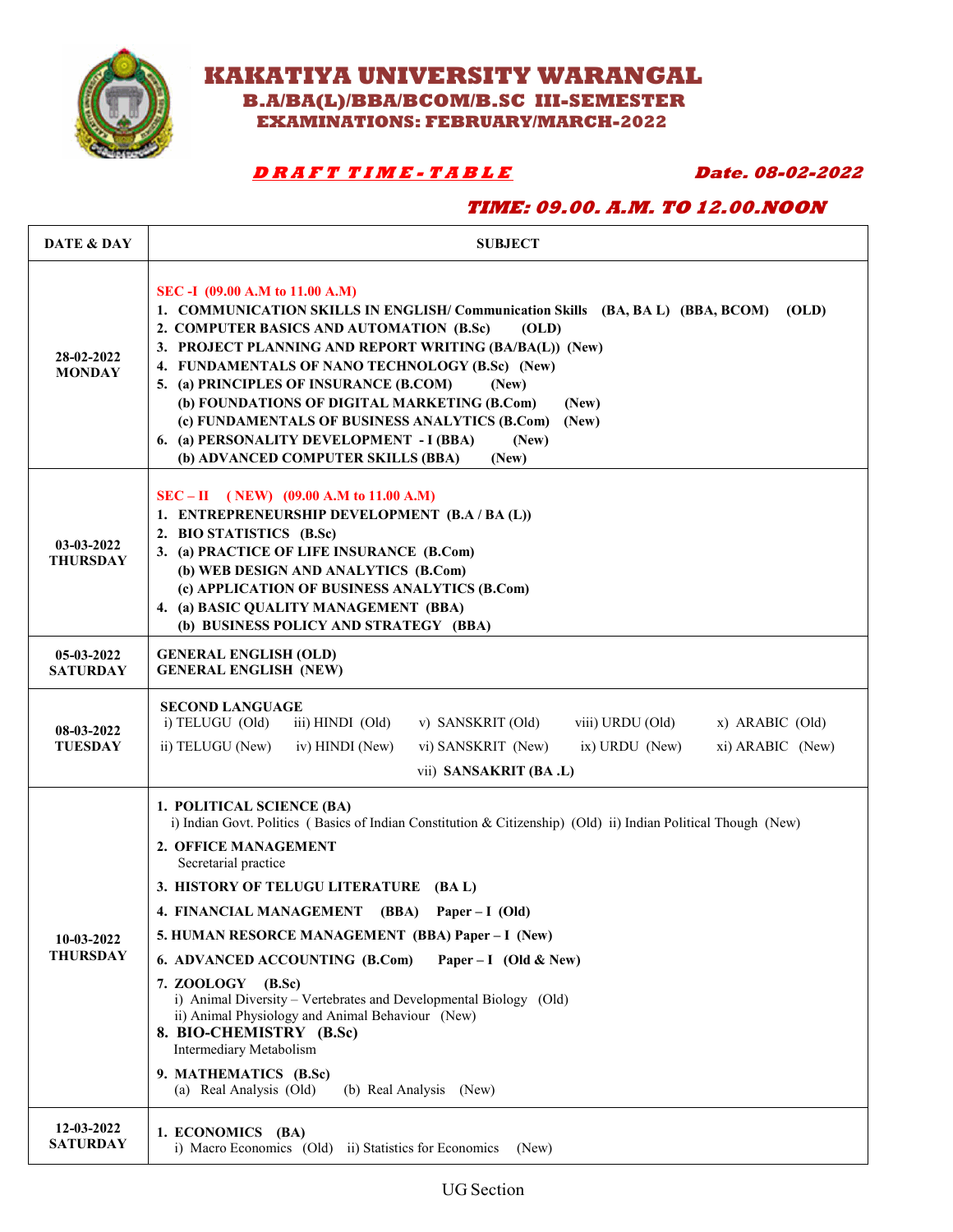|                             | 2. TOURISM<br>(BA)<br>Tourism product of India                                                                                |
|-----------------------------|-------------------------------------------------------------------------------------------------------------------------------|
|                             | 3. GRAMMAR<br>(BA L)                                                                                                          |
|                             | 4. MARKETING MANAGEMENT (BBA) Paper-II (Old)                                                                                  |
|                             | 5. INFORMATION TECHNOLOGY FOR BUSINESS (BBA) Paper - II (New)                                                                 |
|                             | 6. BUSINESS STATISTICS -I (B.Com)<br>Paper – II (Old & New)                                                                   |
|                             | 7. CHEMISTRY (B.Sc) (Old)                                                                                                     |
|                             | 8. CHEMISTRY (B.Sc) (New)                                                                                                     |
|                             | 9. STATISTICS (B.Sc)<br>i) Statistical Methods (Old) ii) Statical Methods and Theory of Estimation (New)                      |
|                             |                                                                                                                               |
|                             | 1. HISTORY (BA)                                                                                                               |
|                             | History of India (1526-1857 CE)                                                                                               |
|                             | 2. HISTORY OF INDIA (1526-1857 CE) (BA L)                                                                                     |
|                             | 3. HUMAN RESOURCE MANAGEMENT (BBA) Paper - III (Old)<br>4. FINANCIAL MANAGEMENT (BBA) Paper -III (New)                        |
|                             | 5. INCOME TAX - I (B.Com) Paper – III (OLD)                                                                                   |
| 15-03-2022                  | 6. FINANCIAL INSTITUTIONS & MARKETS (B.Com) Paper-III (New)                                                                   |
| <b>TUESDAY</b>              | 7. RELATIONAL DATABASE MANAGEMENT (B.Com) (CA)<br>Paper – III (NEW)                                                           |
|                             | 8. ASSESSMENT OF OTHER ENTITIES (B.Com (TP) Paper - III (New)<br>9. DATA ANALYTICS MODELING (B.Com Business analytics) P- III |
|                             | 10. BOTANY (B.Sc)                                                                                                             |
|                             | i) Taxonomy of Angiosperms and Medicinal Botany (Old) ii) Plant Anatomy and Embryology (New)                                  |
|                             | 11. POULTRY SCIENCE (B.Sc)                                                                                                    |
|                             | Poultry Nutrition and Biochemistry                                                                                            |
|                             | 12. PHYSICS (B.Sc)<br>i) Thermal Physics (Old) ii) Electromagnetic Theory (New)                                               |
|                             |                                                                                                                               |
|                             | 1. PUBLIC ADMINISTRATION (BA)                                                                                                 |
|                             | Union Administration                                                                                                          |
|                             | 2. BUSINESS STATISTICS – II (BBA) Paper – IV (OLD)                                                                            |
|                             | 3. ENTREPRENEURIAL DEVELOPMENT & BUSINESS ETHICS (B.Com) Paper - IV (OLD)                                                     |
| 17-03-2022                  | 4. PROGRAMMING WITH C (B.Com. CA) Paper-IV (OLD)                                                                              |
| <b>THURSDAY</b>             | 5. COMPUTER SCIENCE (B.Sc)<br>i) Database Management System (Old) ii) Data Structures Using $C++$ (New)                       |
|                             | 6. DATA SCIENCE (Data Engineering with Python) (B.Sc)                                                                         |
|                             | 7. BIO-TECHNOLOGY (B.Sc)                                                                                                      |
|                             | i) Biological Chemistry (Old) ii) Molecular Biology and r-DNA Technology (New)                                                |
|                             | 8. SERICULTURE (B.Sc)<br>i) Biology of mulberry silkworm (Old) ii) Silkworm seed Technology (New)                             |
|                             |                                                                                                                               |
|                             | 1. MODERN LANGUAGE                                                                                                            |
|                             | i) Telugu ii) English<br>2. JOURNALISM (BA)                                                                                   |
|                             | Development Communication                                                                                                     |
| 21-03-2022<br><b>MONDAY</b> | 3. GEOGRAPHY<br>Human Geography                                                                                               |
|                             | 4. COMPUTER APPLICATIONS (B.A & B.Z.C)                                                                                        |
|                             | i) Data Base Management System (Old) ii) Relational data base Management Systems (New)                                        |
|                             | 5. ELECTRONICS (B.Sc)                                                                                                         |
|                             | Analog Circuits                                                                                                               |
|                             | 6. GEOLOGY (B.Sc)<br>i) Igneous and Metamorphic Petrology (old) ii) Petrology (New)                                           |
|                             | 7. MICRO-BIOLOGY (B.Sc)                                                                                                       |
|                             | i) Microbial Physiology (Old) ii) Medical Microbiology & Basics of Immmology (New)                                            |
|                             | 8. INDUSTRIAL MICRO-BIOLOGY (B.Sc)                                                                                            |
|                             | Microbial Physiology and Biochemistry                                                                                         |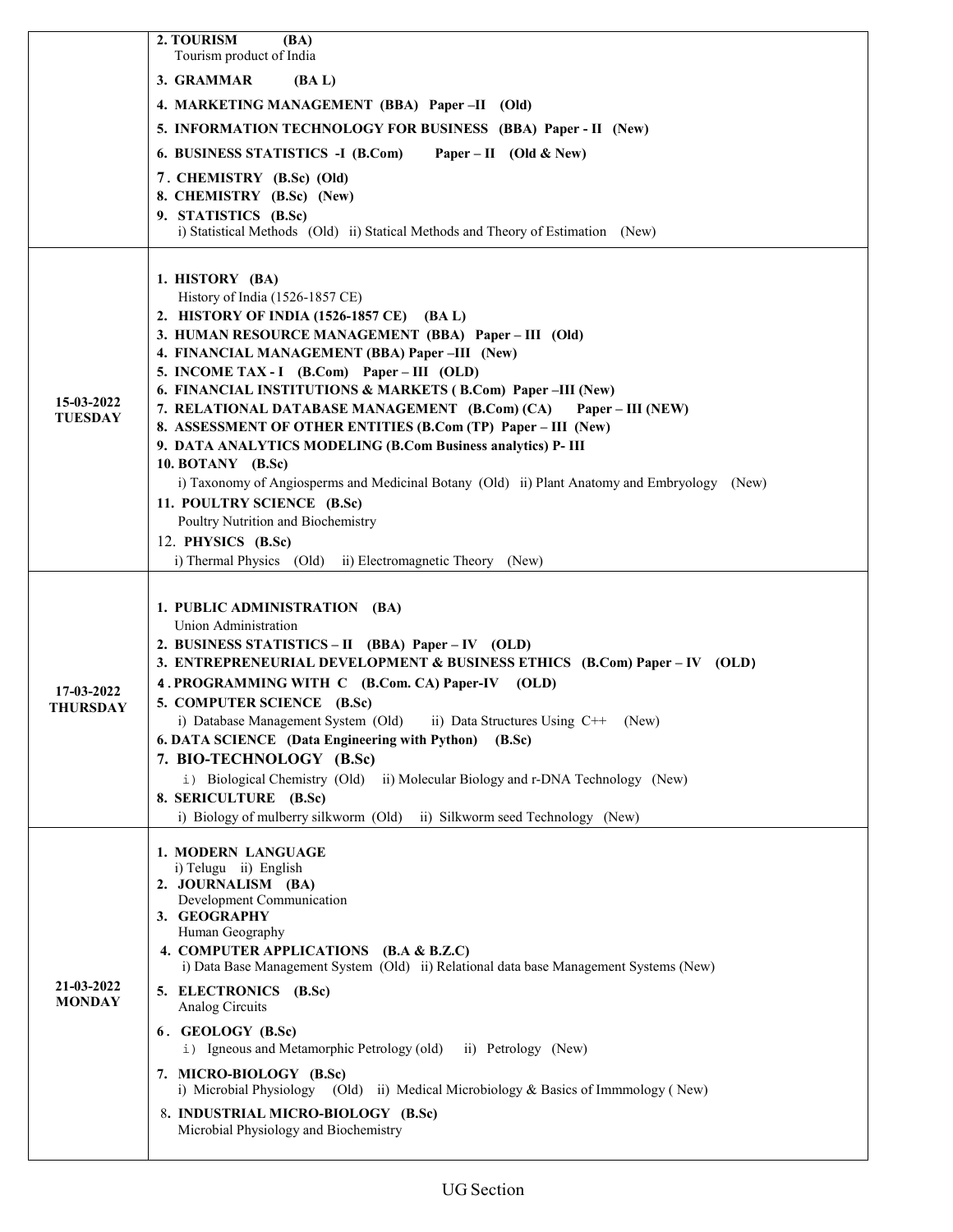| 23-03-2022<br>WEDNESDAY | 1. SOCIOLOGY (B.A)<br>i) Social Issues, Policies and Development (Old) ii) Rural and Urban Sociology (New)<br>2. HUMAN RESOURCE MANAGEMENT<br>(B.A)<br>Human Resource Management<br>3. Psychology<br>4. Nutrition & Dietetics: Normal and Therapeutic Nutrition |
|-------------------------|-----------------------------------------------------------------------------------------------------------------------------------------------------------------------------------------------------------------------------------------------------------------|
|                         | <b>5. Crop Production: Plant Protection</b><br>6. Dairy Science: Dairy cattle Nutrition                                                                                                                                                                         |
|                         | 7. Food & Nutrition: Normal and Therapeutic Nutrition<br>8. Food Science & Analytics Control: Post Harvest Technology of field Crops.                                                                                                                           |

 *DR. J. MADHUKAR DR. A. NARENDER MADHUKAR PROF. P. MALLA REDDY*<br>ACOE **ACOE** *PROF. P. MALLA REDDY* 

 **ACOE ACOE Note :** 1) Any omission or clash in the Time- Table may be intimated to the Controller of Examinations, K.U., Warangal immediately. **CONTROLLER OF EXAMINATIONS**

2) Candidates will not be allowed into examination hall 09.00 AM.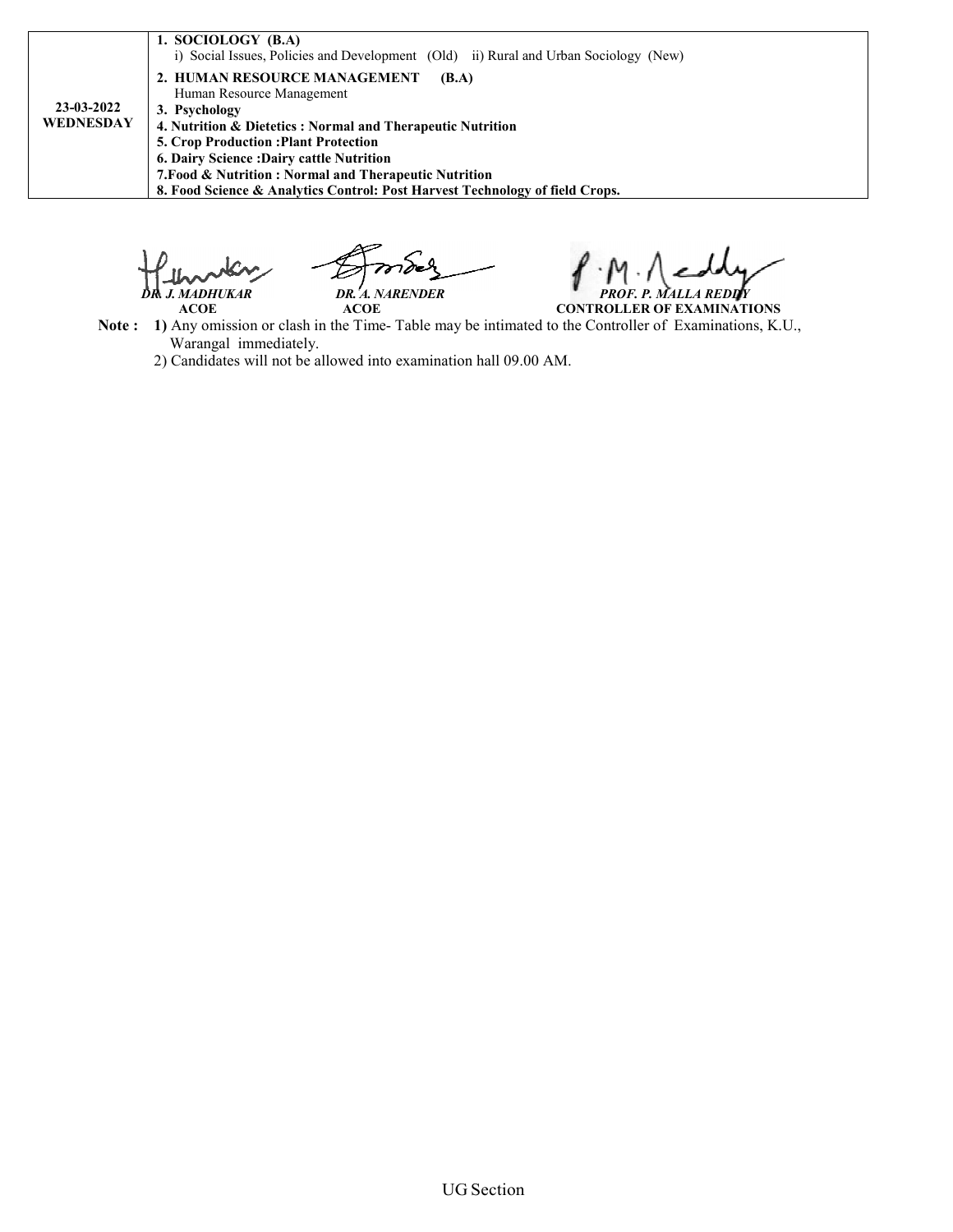

## **KAKATIYA UNIVERSITY WARANGAL B.A/BA(L)/BBA/BCOM/B.SC V-SEMESTER EXAMINATIONS: FEBRUARY/MARCH-2022**

 **D R A F T T I M E - T A B L E Date. 08-02-2022** 

|                               | <b>TIME: 02.00. P.M. TO 05.00.P.M</b>                                                                                                                                       |
|-------------------------------|-----------------------------------------------------------------------------------------------------------------------------------------------------------------------------|
| DATE & DAY                    | <b>SUBJECT</b>                                                                                                                                                              |
|                               | SEC - III (02.00 PM to 04.00 PM)                                                                                                                                            |
|                               | TELANGANA HERITAGE AND CULTURE (BA & BAL) (Old)                                                                                                                             |
|                               | <b>VERBAL REASONING FOR APTITUDE TEST (B.Sc)</b><br>(Old)                                                                                                                   |
|                               | <b>CONSUMERISM</b><br>(B. Com)<br>(Old)                                                                                                                                     |
| 26-02-2022<br><b>SATURDAY</b> | $GE - I$ (02.00 PM to 05.00 PM)                                                                                                                                             |
|                               | Good Governance (B.A & B.A (L)<br>(New)<br>1.                                                                                                                               |
|                               | <b>Water Resource Management</b> (B.Sc)<br>2.<br>(New)                                                                                                                      |
|                               | <b>Business Economics</b><br>(B. Com)<br>(New)<br>3.                                                                                                                        |
|                               | <b>Mobile Commerce</b><br>4.<br>(B.B.A)<br>(New)                                                                                                                            |
|                               | GE-II (02.00 PM to 04.00 PM)                                                                                                                                                |
|                               | <b>WATER RESOURCE MANAGEMENT</b><br>$(BA & BAL$ (Old)                                                                                                                       |
| 02-03-2022<br>WEDNESDAY       | PUBLIC HEALTH AND HYGIENE<br>(Old)<br>(B.Sc)                                                                                                                                |
|                               | <b>ORGANISATIONAL BEHAVIOUR</b><br>(Old)<br>(B. Com)                                                                                                                        |
|                               | Paper -V: GENERAL ENGLISH<br>(New)                                                                                                                                          |
| 04-03-2022                    | (SECOND LANGUAGE) PAPER-V (New)                                                                                                                                             |
| <b>FRIDAY</b>                 | i) TELUGU<br>ii) HINDI<br>iii) SANSKRIT<br>iv) URDU<br>v) ARABIC<br>vi) SANSKRIT (B.A.) (L)                                                                                 |
|                               | 1. POLITICAL SCIENCE<br>(BA)<br>i) Political Thought (Ancient & Medieval Political Thought) (Old)                                                                           |
|                               | Paper – V: a) International Relations (New)<br>b) Govt. & Politics in Telangana (New)                                                                                       |
|                               | 2. OFFICE MANAGEMENT (BA)                                                                                                                                                   |
|                               | <b>Business Communication</b>                                                                                                                                               |
|                               | 3. WORLD HISTORY (1453-1815 CE).<br>(BA L)                                                                                                                                  |
|                               | 4. SOFT SKILLS (BBA) P-I (Old)                                                                                                                                              |
|                               | 5. BBA- P-I: a) Financial Markets and Services (New)                                                                                                                        |
| 07-03-2022                    | b) Brand Management (New)                                                                                                                                                   |
| <b>MONDAY</b>                 | c) Organization Development (New)                                                                                                                                           |
|                               | 6. B.Com - P-I: a) Cost Accounting (Old & New) (Reg./TP/CA)                                                                                                                 |
|                               | b) Financial Planning & Performance (New) (Reg./TP/CA)                                                                                                                      |
|                               | c) International Tax $\&$ Regulation (New) (Reg./TP/CA)                                                                                                                     |
|                               | 7. ZOOLOGY (B.Sc)<br>i) Physiology and Biochemistry (Old) Paper - V: a) Immunology and Animal Biotechnology (New)                                                           |
|                               | 8. BIOCHEMISTRY (B.Sc.)                                                                                                                                                     |
|                               | Nutrition and Clinical Biochemistry<br>9. MATHEMATICS (B.Sc)<br>Linear Algebra (Old) Paper-V: Linear Algebra<br>(New)                                                       |
| 09-03-2022<br>WEDNESDAY       | 1. POLITICAL SCIENCE<br>(BA)<br>(i) International Relations (International Relations in $19th$ & $20th$ Century-I) (Old)<br>(ii) Government and Politics in Telangana (Old) |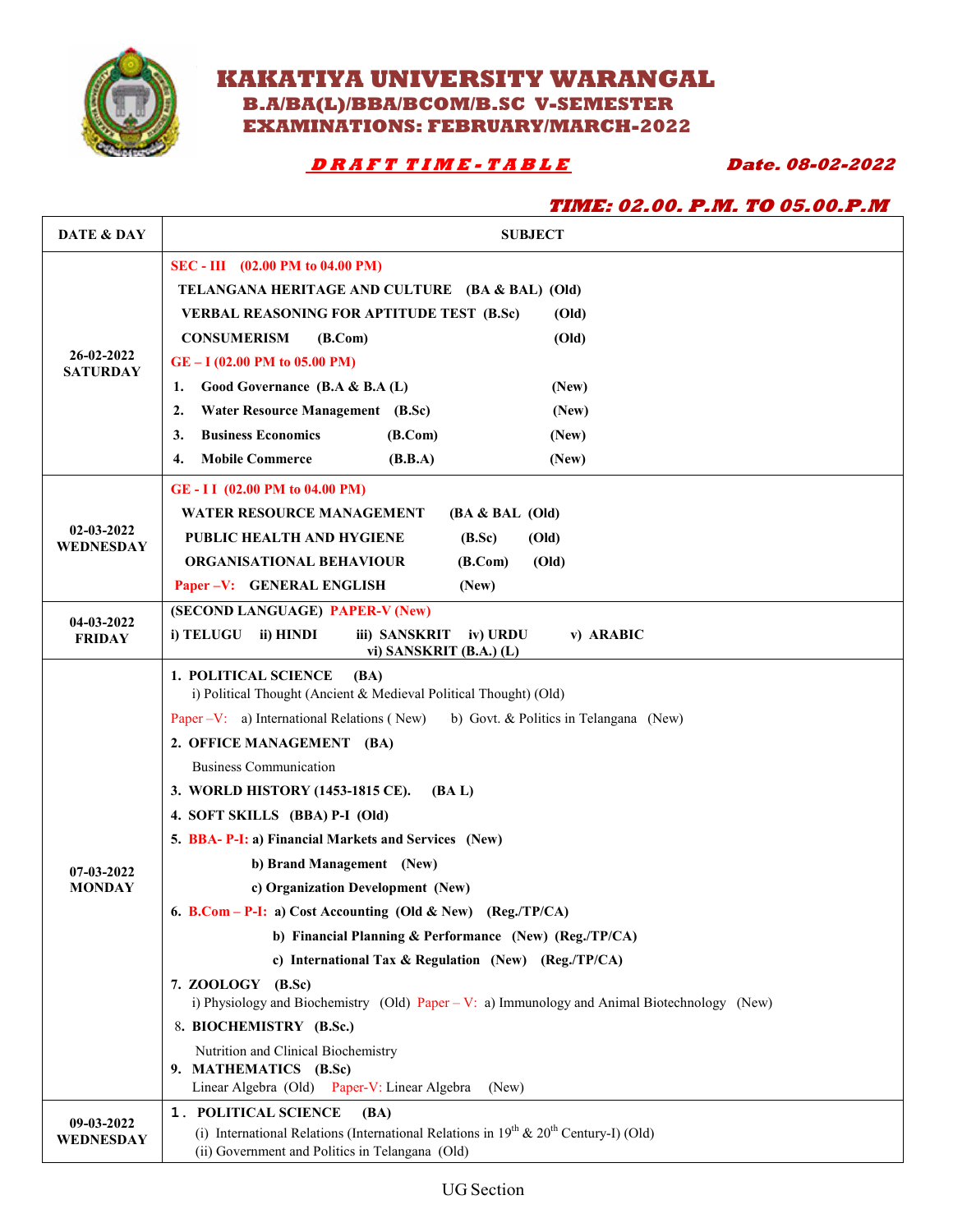|                             | 2. OFFICE MANAGEMENT (BA)                                                                                                                                                            |
|-----------------------------|--------------------------------------------------------------------------------------------------------------------------------------------------------------------------------------|
|                             | Human Resource Management<br>3. SANSKRIT<br>(BA L)                                                                                                                                   |
|                             | 4. MANAGEMENT ACCOUNTING (B.B.A) - P-II (Old)                                                                                                                                        |
|                             | 5. B.B.A- P-II: a) Analysis of Investment in Financial Assets (New)                                                                                                                  |
|                             | b) Retail Management<br>(New)                                                                                                                                                        |
|                             | c) Performance Appraisal and Counseling<br>(New)                                                                                                                                     |
|                             | 6. BUSINESS LAWS (B.COM) (OLD)<br>$P-II(OId)$                                                                                                                                        |
|                             | 7. B.Com – P-II: a) Computerized Accounting<br>$(New)$ $(Reg./TP/CA)$                                                                                                                |
|                             | b) Financial Decision Making - I (New) (Reg./TP/CA)                                                                                                                                  |
|                             | c) International Tax & Regulation (New) (Reg./TP/CA)                                                                                                                                 |
|                             | 8. ZOOLOGY (B.Sc)                                                                                                                                                                    |
|                             | (a) Applied Zoology (Old) (b) Food and Nutrition (Old) (c) Bioinstrumentation (Old)                                                                                                  |
|                             | 9. BIOCHEMISTRY (B.Sc.)<br>Tools and Techniques in Biochemistry                                                                                                                      |
|                             | 10. MATHEMATICS (B.Sc)                                                                                                                                                               |
|                             | (a) Solid Geometry (Old)<br>(b) Integral Calculus (Old)                                                                                                                              |
|                             | 1. ECONOMICS (B.A)                                                                                                                                                                   |
|                             | i) Indian Economy (Old)<br>Paper-V: a) Agriculture Economics (New) b) Public Economics (New)                                                                                         |
|                             | 2. TOURISM<br>(BA)<br>Paper-V: Tourism Resources of Telangana (Old & New)                                                                                                            |
|                             | 3. HISTORY OF TELUGU LANGUAGE (BA L)                                                                                                                                                 |
|                             | 4. PRODUCTION MANAGEMENT (B.B.A) P- III (Old)                                                                                                                                        |
|                             | 5. B.B.A Paper- III: a) Insurance Services (New)                                                                                                                                     |
|                             | b) Customer Relationship Management (New)                                                                                                                                            |
|                             | c) Compensation Management<br>(New)                                                                                                                                                  |
|                             | 6. BANKING THEORY & PRACTICE (B.COM) Paper-III (Old)                                                                                                                                 |
| 11-03-2022                  | 7. B.Com Paper – III: a) Auditing (New) (B.Com. Reg.)                                                                                                                                |
| <b>FIRDAY</b>               | a) Tax Planning & Management (New) (B.Com. TP)                                                                                                                                       |
|                             | a)Management Information Systems (New) (B.Com. CA)                                                                                                                                   |
|                             | b) Advanced Corporate Accounting (New) (Reg./TP)                                                                                                                                     |
|                             | b) E-Commerce (B.Com. CA)                                                                                                                                                            |
|                             | c) Financial Management (New) (Reg. /TP)                                                                                                                                             |
|                             | c) Mobile Applications (New) (B.Com CA)                                                                                                                                              |
|                             | 8. CHEMISTRY (B.Sc)                                                                                                                                                                  |
|                             | Chemistry (Old)<br>Paper-V: a) Spectroscopy & Chromatography (New)                                                                                                                   |
|                             | b) Metallurgy Dyes and Catalysis (New)<br>9. STATISTICS (B.Sc)                                                                                                                       |
|                             | Applied Statistics - I (Old) Paper-V: Applied Statistics-I (New)                                                                                                                     |
|                             | 1. ECONOMICS (B.A)                                                                                                                                                                   |
|                             | (i) Economics of Development & Infrastructure (Old) (ii) Economics of Statistics - I (Old)<br>(iii) Economics of Rural Development (Old)                                             |
| 14-03-2022<br><b>MONDAY</b> | 2. TOURISM<br>(BA)<br>Destination Planning & Development (Old)                                                                                                                       |
|                             | 3. SPECIAL AUTHOR (BAL)                                                                                                                                                              |
|                             | 4. INCOME TAX-I (BBA) Paper-IV (Old)                                                                                                                                                 |
|                             | 5. COMPUTERIZED ACCOUNING (B.COM) Paper-IV (Old)                                                                                                                                     |
|                             | 6. CHEMISTRY (B.Sc)                                                                                                                                                                  |
|                             | (a) Instrumental methods of Analysis (Old) (b) Industrial Chemistry and Catalysis (Old)<br>(c) Analysis of Drugs, Food & Dairy Products (Old)<br>7. STATISTICS (B.Sc)<br>SQC and LPP |
|                             | (Old)                                                                                                                                                                                |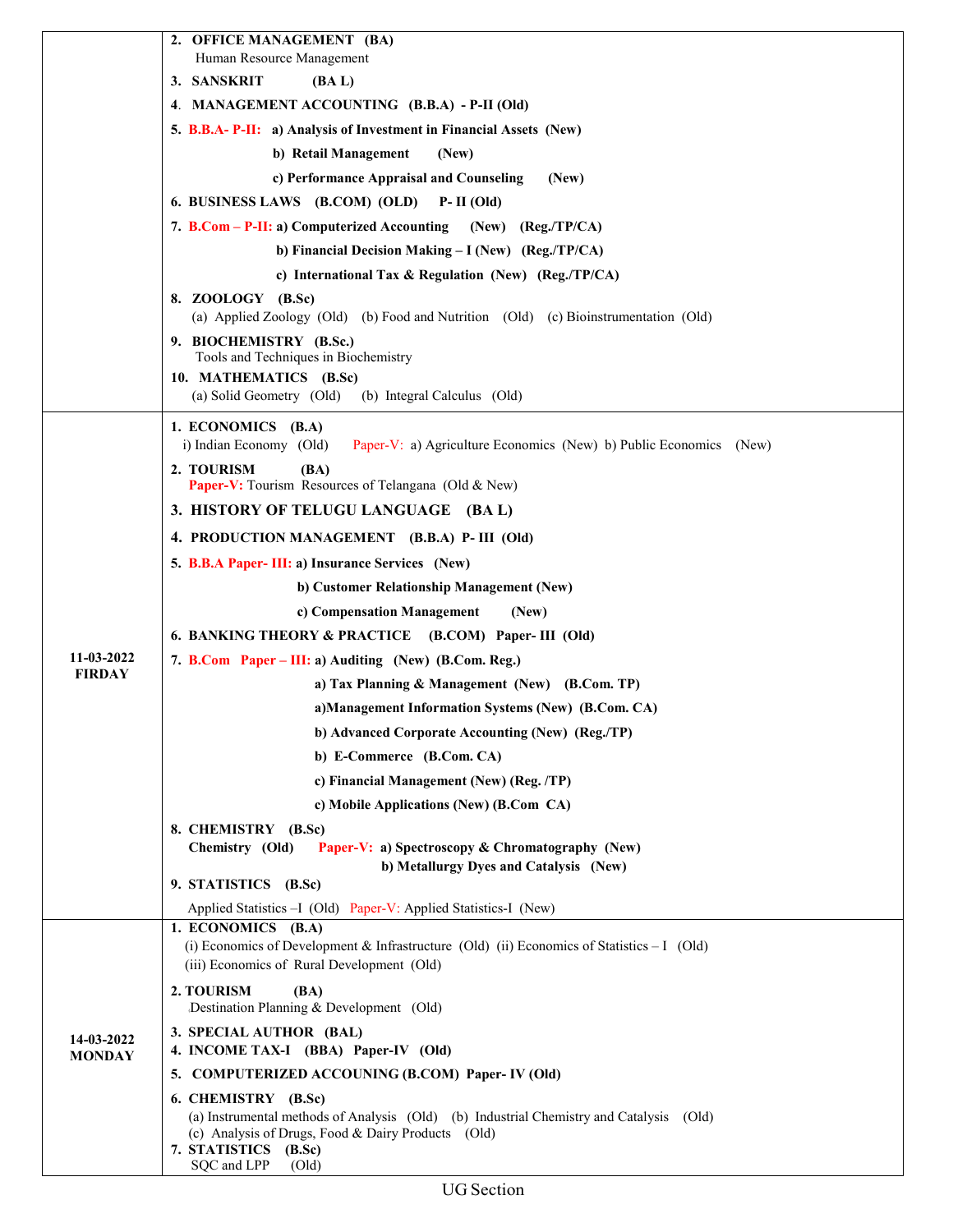| 16-03-2022<br>WEDNESDAY       | 1. HISTORY (BA)<br>World History (1453 -1815 CE) (Old) Paper-V: History of the Modern World (From CE to 1964 CE) (New)<br>2. POETICS<br>(BAL)<br>3. ENTREPRENEURSHIP<br>(BBA) Paper-V: (Old)<br>4. FINANCIAL MANAGEMENT (GR-A & B:GEN & FINANCE) (B.COM) Paper - V (Old) |
|-------------------------------|--------------------------------------------------------------------------------------------------------------------------------------------------------------------------------------------------------------------------------------------------------------------------|
|                               | 5. E-COMMCERCE<br>(B. COM) (CA)<br>Paper – V: $(Old)$<br>6. DIRECT TAXES- 1 (B.COM) (Taxation) (Old) Paper - V<br>7. BOTANY (B.Sc)<br>i) Cell Biology Genetics (Old) Paper-V: a) Biodiversity & Conservation (New)<br>b) Economic Botany<br>(New)                        |
|                               | c) Seed Technology<br>(New)<br>8. POULTRY SCIENE (B.Sc)<br>Breeder and Hatchery Management<br>(Old $& New$ ) Paper-V                                                                                                                                                     |
|                               | 9. PHYSICS (B.Sc)<br>Electromagnetism (Old) Paper – V: a) Modern Physics (New) b) Computational Physics (New)                                                                                                                                                            |
|                               | 1. HISTORY (BA)<br>(a) History of Telangana (Earliest times to 1724 CE) (Old)<br>(b) Islamic History and Culture (From Earliest Times to The fall of Umayyad) (Old)                                                                                                      |
|                               | 2. PROSE (NOVEL, DRAMA, STORIES) (BAL)                                                                                                                                                                                                                                   |
|                               | 3. FINANCE $-I$ (BBA)<br>Paper – VI: $(Old)$<br>Security Analysis                                                                                                                                                                                                        |
|                               | 4. MARKETING - I (BBA) Paper - VI: (Old)<br>Sales Management                                                                                                                                                                                                             |
| 19-03-2022<br><b>SATURDAY</b> | 5. PRINCIPLES OF MARKETING<br>$(B. COM)$ (Group $-A$ : General) Paper – VI: (Old)<br>6. OBJECTIVE ORIENTED PROGRAMMING WITH C++ (B.COM) (CA) Paper – VI: (Old)                                                                                                           |
|                               | 7. INDIRECT TAXES<br>(B.COM) (Taxation)<br>(Old)                                                                                                                                                                                                                         |
|                               | 8. BOTANY (B.Sc)                                                                                                                                                                                                                                                         |
|                               | (a) Ecology & Biodiversity (Old)<br>(b) Horticulture (Old) (c) Microbiology and Plant Pathology (Old)                                                                                                                                                                    |
|                               | 9. POULTRY SCIENEC (B.Sc)<br><b>Broiler Management</b><br>$\text{(Old)}$                                                                                                                                                                                                 |
|                               | 10. PHYSICS (B.Sc)<br>(a) Solid State Physics (Old) (b) Modern Optics (Old) (c) Quantum Mechanics and Applications (Old)                                                                                                                                                 |
|                               | 1. PUBLIC ADMINISTRATION (BA)                                                                                                                                                                                                                                            |
|                               | i) Human Resources Management (Old) Paper - V: a) Human Resources Management (New)<br>b) Rural Governance<br>(New)                                                                                                                                                       |
|                               | 2. FINANCE -II (BBA) Paper - VII: (Old)                                                                                                                                                                                                                                  |
| 22-03-2022                    | International Financial Management<br>3. MARKETING - II (BBA) Paper - VII: (Old)<br>Advertising                                                                                                                                                                          |
| <b>TUESDAY</b>                | 4. BIOTECHNOLOGY (B.Sc)<br>Molecular Biology and DNA Technology (Old) Paper - V: a) Plant Biotechnology (New)<br>b) Medical Biotechnology (New)                                                                                                                          |
|                               | 5. COMPUTER SCIENCE (B.Sc)                                                                                                                                                                                                                                               |
|                               | Programming in Java $(Old)$ Paper – V: Programming in Java (New)<br>6. SERICULTURE (B.Sc)                                                                                                                                                                                |
|                               | i) Diseases and pests of silk worm and their management (Old) <b>Paper – V</b> : Mulberry and Silkworm Crop Protection (New)                                                                                                                                             |
| 24-03-2022<br><b>THURSDAY</b> | 1. PUBLIC ADMINISTRATION (BA)<br>i) Rural Local Governance (Old)                                                                                                                                                                                                         |
|                               | 2 BIOTECHNOLOGY (B.Sc)                                                                                                                                                                                                                                                   |
|                               | Plant Biotechnology (Old) b) Medical Biotechnology (Old)<br>a)<br>3. COMPUTER SCIENCE (B.Sc)                                                                                                                                                                             |
|                               | (a) Computer Network (Old) (b) Visual Programming (Old) (c) Python (Old)                                                                                                                                                                                                 |
|                               | 4. SERICULTURE (B.Sc)<br>i) Silkworm seed Technology (Old)                                                                                                                                                                                                               |
|                               | 1. MODERN LANGUAGE (B.A)                                                                                                                                                                                                                                                 |
| 25-03-2022<br><b>FRIDAY</b>   | i) Telugu Paper – V: a) Telugu Bhasha Charithra (Old & New) b) Adhunika Kavitha Doranulu (New)                                                                                                                                                                           |
|                               | ii) English Paper – V: The American Literature (Old & New)                                                                                                                                                                                                               |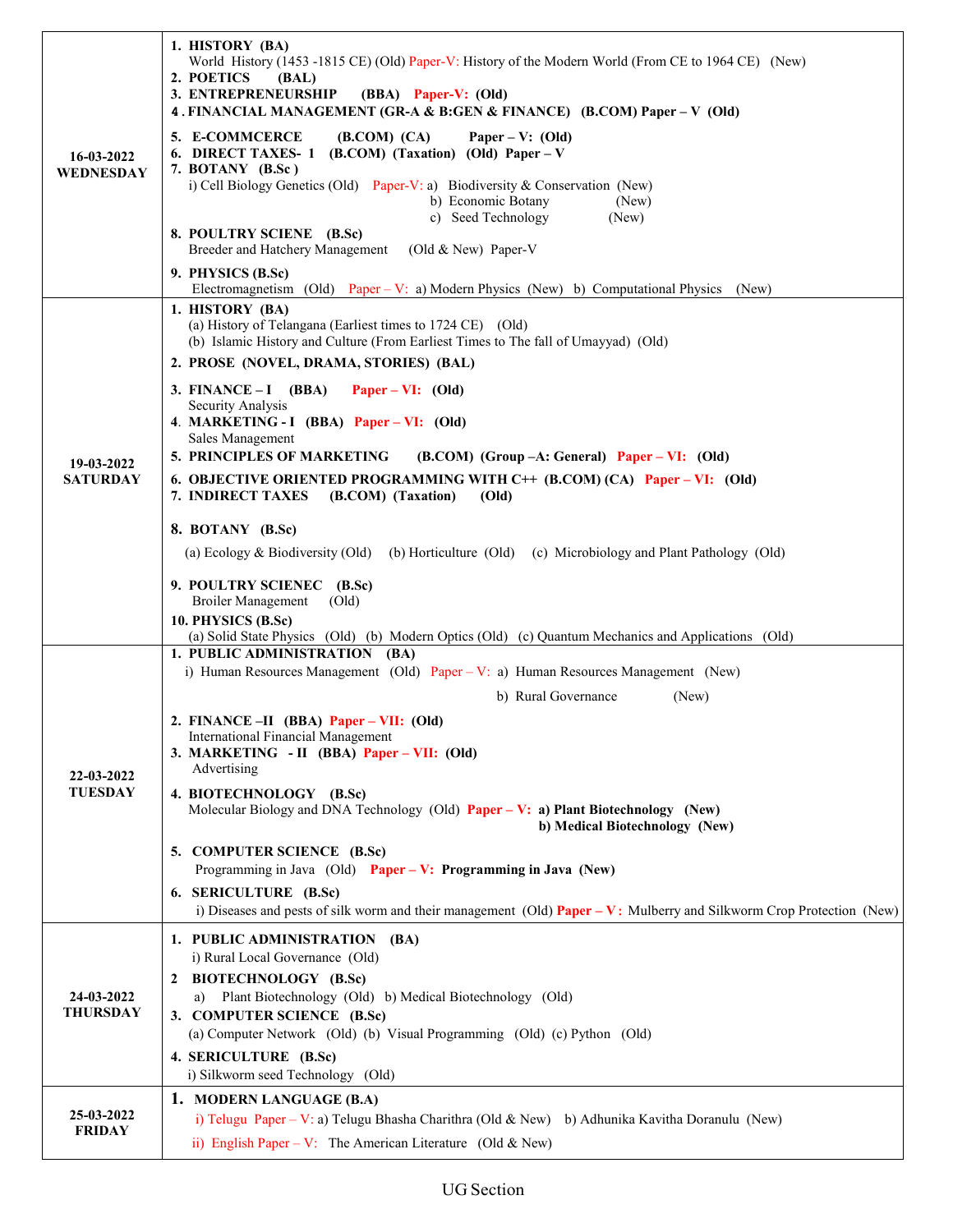|                               | 2. JOURNALISM & MASS COMMUNICATIONS (BA)<br>Paper – V: Reporting and Editing for Electronic Media (Old & New)                                                                                                                                                                                                                                                                                                                                                                                                                                                                               |
|-------------------------------|---------------------------------------------------------------------------------------------------------------------------------------------------------------------------------------------------------------------------------------------------------------------------------------------------------------------------------------------------------------------------------------------------------------------------------------------------------------------------------------------------------------------------------------------------------------------------------------------|
|                               | <b>GEOGRAPHY (B.A)</b><br>3.                                                                                                                                                                                                                                                                                                                                                                                                                                                                                                                                                                |
|                               | Principles of Remote Sensing                                                                                                                                                                                                                                                                                                                                                                                                                                                                                                                                                                |
|                               | 4. COMPUTER APPLICATIONS (BA & B.Sc)<br>Multimedia Systems and Applications (Old) Papert – V: Programming in Java (New)<br>5. ELECTRONICS (B.Sc.)                                                                                                                                                                                                                                                                                                                                                                                                                                           |
|                               | i) Digital Electronics (Old) Paper – V: a) Digital Electronics & Microprocessor (New)                                                                                                                                                                                                                                                                                                                                                                                                                                                                                                       |
|                               | b)Electronic Instrumentation (New)                                                                                                                                                                                                                                                                                                                                                                                                                                                                                                                                                          |
|                               | 6. GEOLOGY (B.Sc)<br>i) Indian Geology and Palaeontology (Old) Paper – V: a) Stratigraphy Indian Geology and Palaeontology (New)<br>b) Environmental geology (New)                                                                                                                                                                                                                                                                                                                                                                                                                          |
|                               | 7. MICROBIOLGY (B.Sc)<br>i) Basic of Immunology (Old)<br>Paper – V: a) Instrumentation and Biotechques (New)<br>b) Industrial and Food Microbiology (New)                                                                                                                                                                                                                                                                                                                                                                                                                                   |
|                               | 8. INDUSTRIAL MICRO-BIOLOGY (B.Sc)<br>Immunology and Medical Microbiology                                                                                                                                                                                                                                                                                                                                                                                                                                                                                                                   |
| 26-03-2022<br><b>SATURDAY</b> | 1. MODERN LANGUAGE (B.A)<br>$(i)$ Telugu $(Old)$<br>(ii) English<br>(a) Science Fiction (Old) (b) Partition Literature (Old)<br>2. JOURNALISM & MASS COMMUNICATIONS (BA)<br>(a) Media and Development (Old) (b) Media Laws and Ethics (Old)<br>3. GEOGRAPHY (B.A)<br>Geography of India<br>4. COMPUTER APPLICATIONS (BA & B.Sc)<br>(a) Computer Networks (Old) (b) Object Oriented Programming with C++ (Old) (c) System Programming (Old)<br>5. ELECTRONICS (B.Sc)<br>i) Digital Communication (Old) ii) Electronic Instrumentation (Old)<br>6. GEOLOGY<br>(B.Sc)<br>Hydrogeology<br>(Old) |
|                               | 7. MICRO-BIOLOGY (B.Sc)<br>i) Recombinant DNA Technology (Old)<br>(ii) Instrumentation and Bio techniques (Old)<br>(iii) Biosafty and Intellectual Property (Old)<br>8. INDUSTRIAL MICRO-BIOLOGY (B.Sc)<br><b>Instrumentation and Biotechniancs</b>                                                                                                                                                                                                                                                                                                                                         |
| 28-03-2022<br><b>MONDAY</b>   | 1. SOCIOLOGY<br><b>(BA)</b><br>i) Rural and Urban Sociology (Old) Paper – V: a) Sociology of Development<br>(New)<br>b) Social Stratification and Social Mobility<br>(New)<br>c) Social Anthropology<br>( New)<br>2. HUMAN RESOURCE MANAGEMENT (BA)<br><b>Industrial Relations</b>                                                                                                                                                                                                                                                                                                          |
| 29-03-2022<br>TUESDAY         | 1. SOCIOLOGY (BA)<br>(i) Sociology of Development (Old) (ii) Social Anthropology (Old) (iii) Social Stratification and Mobility (Old)<br>2. HUMAN RESOURCE MANAGEMENT (BA)<br>Employee welfare                                                                                                                                                                                                                                                                                                                                                                                              |

 *DR. J. MADHUKAR DR. A. NARENDER* ACOE ACOE

*MADHUKAR PROF. P. MALLA REDDY*

**CONTROLLER OF EXAMINATIONS**

Note: 1) Any omission or clash in the Time-Table may be intimated to the Controller of Examinations, K.U., Warangal immediately.

2) Candidates will not be allowed into examination hall after 2.00 PM.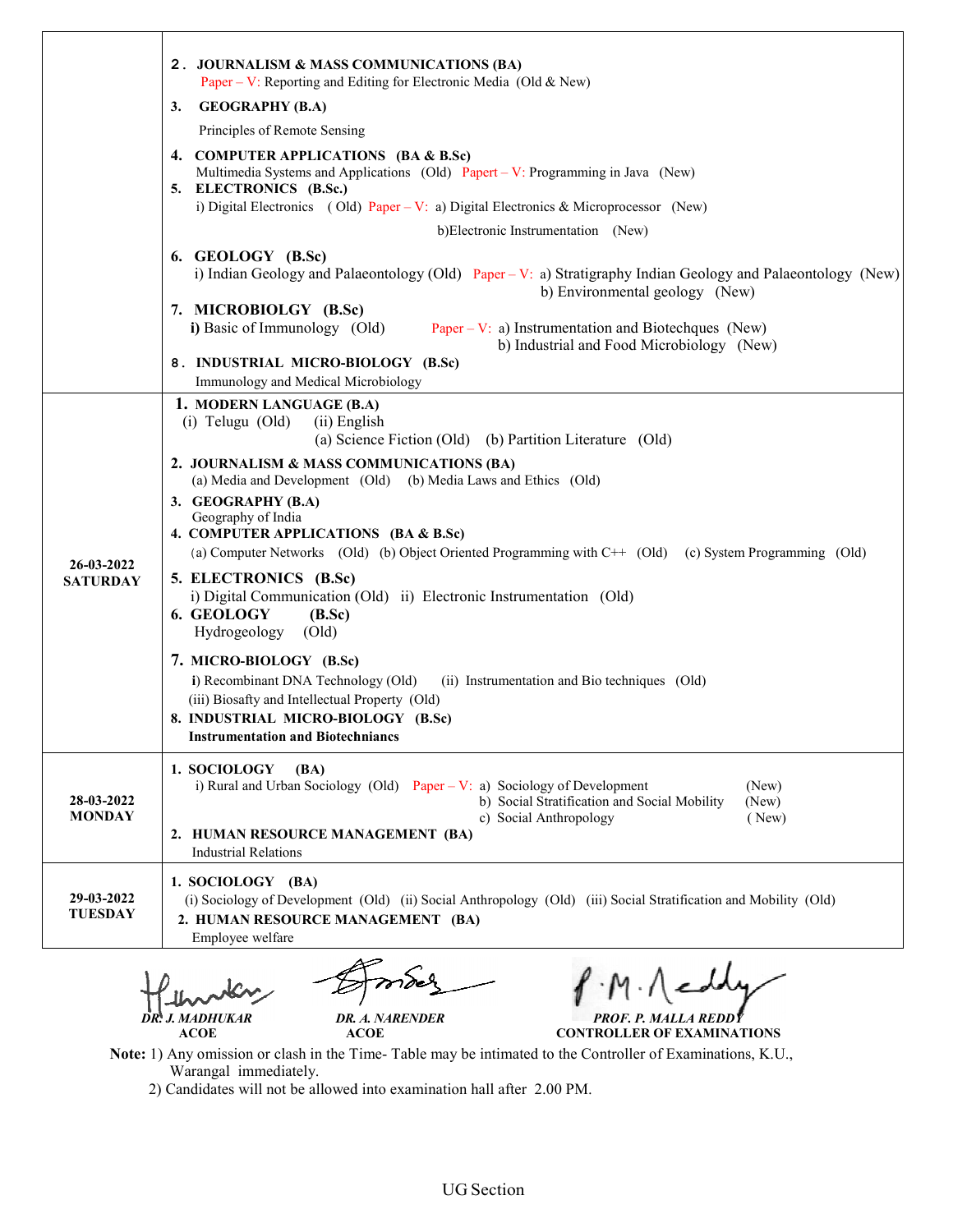

### **KAKATIYA UNIVERSITY WARANGAL BCA SEM SEMESTER EXAMINATIONS: MARCH-2022**

### **D R A FT TIME - T A B L E Date: 0**

**08-02-2022**

#### **B.C.A I- SEMESTER TIME: 09.00. A.M TO 12.00.NOON**

|                            | <i>B.C.A I. SEMESTER</i><br><i>TIME: 09.00. A.M TO 12.00.NOON</i> |  |
|----------------------------|-------------------------------------------------------------------|--|
| $02 - 03 - 2022$           |                                                                   |  |
| <b>WEDNESDAY</b>           | <b>GENERAL ENGLISH -I</b>                                         |  |
| $04 - 03 - 2022$           |                                                                   |  |
| <b>FRIDAY</b>              | FUNDAMENTALS OF INFORMATION TECHNOLOGY                            |  |
| $07-03-2022$               |                                                                   |  |
| <b>MONDAY</b>              | PROGRAMMING WITH C                                                |  |
| $09 - 03 - 2022$           | <b>DISCRETE MATHEMATICS</b>                                       |  |
| <b>WEDNESDAY</b>           |                                                                   |  |
| $11-03-2022$               |                                                                   |  |
| <b>FRIDAY</b>              | <b>MANAGEMENT INFORMATION SYSTEMS</b>                             |  |
| <b>B.C.A III. SEMESTER</b> | <b>TIME: 09.00. A.M TO 12.00.NOON</b>                             |  |
| DATE & DAY                 | <b>Title</b>                                                      |  |
| 28-02-2022<br>MONDAY       | DATA STRUCTURES WITH C++                                          |  |

| <b>MONDAY</b>                   | DATA STRUCTURES WITH C++ |
|---------------------------------|--------------------------|
| $03-03-2022$<br><b>THURSDAY</b> | OPERATING RESEARCH       |
| $05-03-2022$<br><b>SATURDAY</b> | WEB PROGRAMMING          |
| 08-03-2022<br><b>TUESDAY</b>    | SOFTWARE ENGINEERING     |
| $10-03-2022$<br><b>THURSDAY</b> | <b>COMPUTER NETWORKS</b> |

**BCA V-SEMESTER** 

**SEMESTER TIME: 02.00. P.M. TO 05.00.P.M .00.P.M**

| $02 - 03 - 2022$<br><b>WEDNESDAY</b> | MULTIMEDIA SYSTEMS AND APPLICATIONS |
|--------------------------------------|-------------------------------------|
| $04 - 03 - 2022$<br><b>FRIDAY</b>    | OBJECT ORIENTED DESIGN IN UML       |
| $07-03-2022$<br><b>MONDAY</b>        | VISUAL PROGRAMMING                  |
| 09-03-2022<br><b>WEDNESDAY</b>       | <b>E-COMMERCE TECHNOLOGIES</b>      |
| 11-03-2022<br><b>FRIDAY</b>          | CRYPTOGRAPHY AND NETWORK SECURITY   |

 **ACOE ACOE**

 *DR. J. MADHUKAR DR. A. NARENDER MADHUKAR PROF. P. MALLA REDDY*

**CONTROLLER OF EXAMINATIONS**

Note: 1) Any omission or clash in the Time-Table may be intimated to the Controller of Examinations, K.U., Warangal immediately. (1) Any omission or clash in the Time-Table may be intimated to the Controller of Examinations, K.U., Warangal immediately.<br>2) Candidates will not be allowed into examination hall after 09.00 AM and 2.00 PM for after-noon